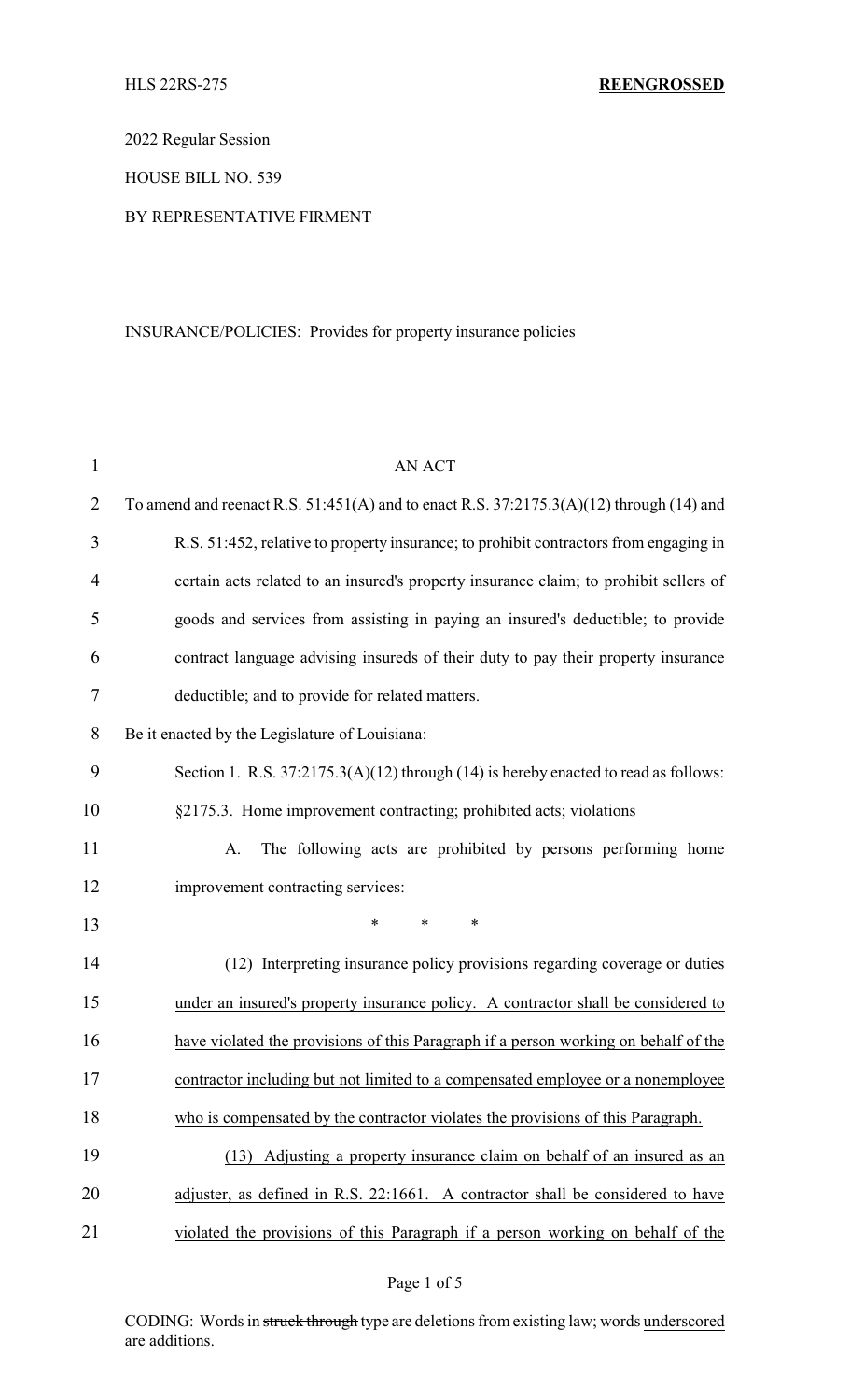| $\mathbf{1}$   | contractor including but not limited to a compensated employee or a nonemployee      |
|----------------|--------------------------------------------------------------------------------------|
| $\overline{2}$ | who is compensated by the contractor violates the provisions of this Paragraph.      |
| 3              | (14) Providing an insured with an agreement authorizing repairs without              |
| 4              | providing a good faith estimate of the itemized and detailed costs of services and   |
| 5              | materials for repairs undertaken pursuant to a property damage claim. A contractor   |
| 6              | shall be considered to have violated the provisions of this Paragraph if a person    |
| 7              | working on behalf of the contractor including but not limited to a compensated       |
| 8              | employee or a nonemployee who is compensated by the contractor violates the          |
| 9              | provisions of this Paragraph. A contractor does not violate this Paragraph if, as a  |
| 10             | result of the insurer adjusting a claim, the actual cost of repairs differs from the |
| 11             | initial estimate.                                                                    |
| 12             | $\ast$<br>$\ast$<br>*                                                                |
| 13             | Section 2. R.S. 51:451(A) is hereby amended and reenacted and R.S. 51:452 is         |
| 14             | hereby enacted to read as follows:                                                   |
| 15             | §451. Payments and rebates charged against insurance deductibles; sellers of goods   |
| 16             | or services prohibited                                                               |
| 17             | A. No person selling or engaged in the sale of goods or services shall:              |
| 18             | (1) Advertise or promise to provide goods or services. Provide goods or              |
| 19             | services or advertise or promise to provide goods or services to an insured in a     |
| 20             | transaction in which the goods or services will be paid for by the insured from the  |
| 21             | proceeds of the property insurance claim and, without the insurer's consent, the     |
| 22             | person selling the goods or services agrees to do any of the following:              |
| 23             | (a) Pay, waive, absorb, or otherwise decline to charge or collect the amount         |
| 24             | of the insured's deductible.                                                         |
| 25             | (b) Provide a rebate in connection with the sale of the goods or services that       |
| 26             | will offset all or part of the amount paid by the insured as a deductible.           |
| 27             | (c) In any manner, assist the insured in avoiding monetary payment of the            |
| 28             | insured's deductible.                                                                |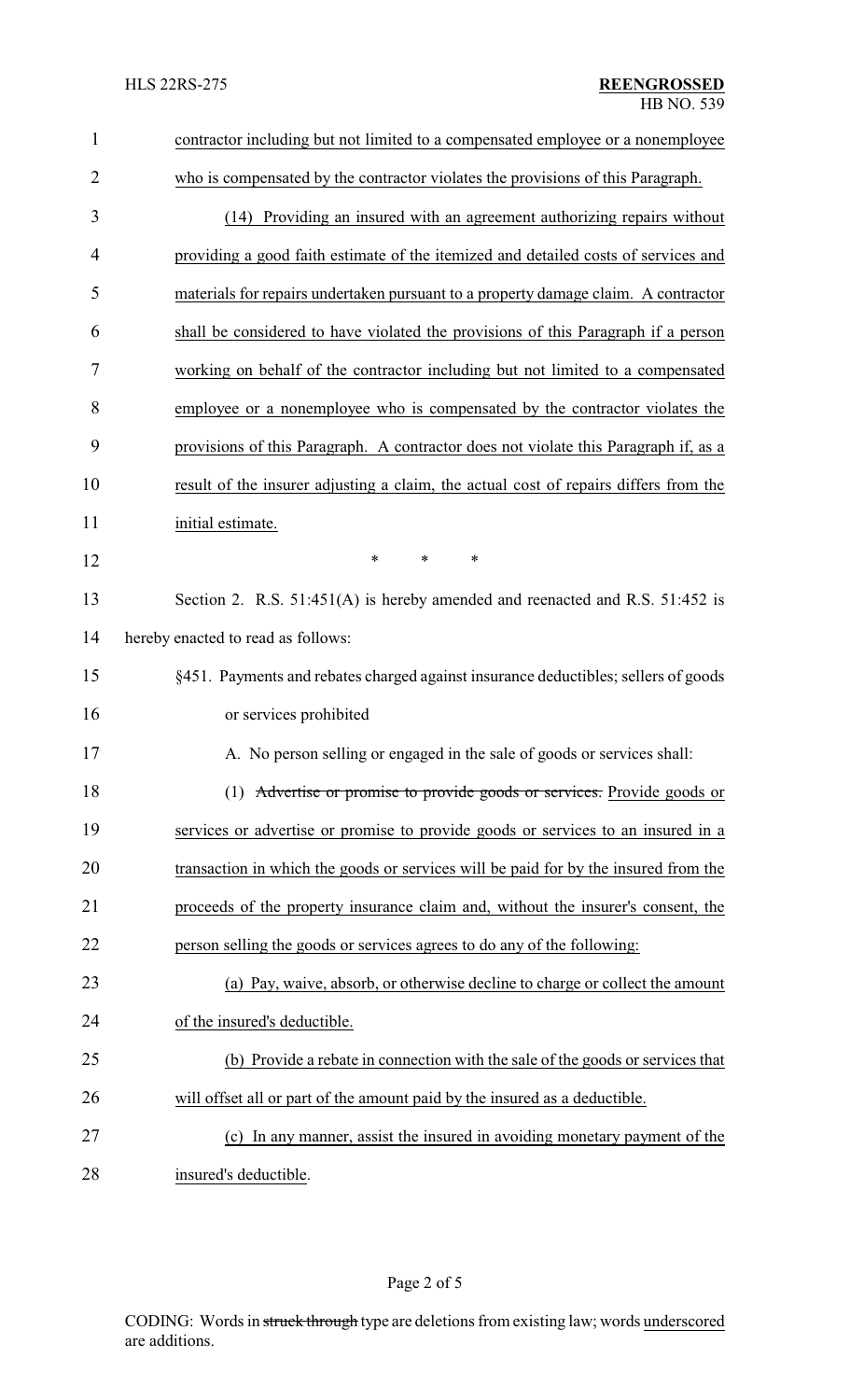| $\mathbf{1}$   | (2) Offer to pay, pay, or rebate all or part of any insurance deductible, under       |
|----------------|---------------------------------------------------------------------------------------|
| $\overline{2}$ | a property or casualty insurance policy, to a consumer as part of any arrangement for |
| 3              | goods and services paid for by the consumer from proceeds of a property or casualty   |
| $\overline{4}$ | insurance policy.                                                                     |
| 5              | (3) Charge an amount, for such goods or services, that exceeds the usual and          |
| 6              | customary charge by an amount equal to or greater than all or part of the applicable  |
| $\overline{7}$ | insurance deductible paid.                                                            |
| 8              | $\ast$<br>$\ast$<br>$\ast$                                                            |
| 9              | §452. Contract paid with insurance policy proceeds; notice required                   |
| 10             | A contract to provide goods or services that is reasonably expected to be paid        |
| 11             | wholly or partly with the proceeds from a claim under a property insurance policy     |
| 12             | and has a contract price of one thousand dollars or more shall contain the following  |
| 13             | notice in at least twelve-point boldfaced type: "Louisiana law requires a person      |
| 14             | insured under a property insurance policy to pay any deductible applicable to a claim |
| 15             | made under the policy. It is a violation of Louisiana law for a seller of goods or    |
| 16             | services who reasonably expects to be paid wholly or partly from the proceeds of a    |
| 17             | property insurance claim to knowingly allow the insured person to fail to pay, or     |
| 18             | assist in the insured person's failure to pay the applicable insurance deductible."   |

## DIGEST

The digest printed below was prepared by House Legislative Services. It constitutes no part of the legislative instrument. The keyword, one-liner, abstract, and digest do not constitute part of the law or proof or indicia of legislative intent. [R.S. 1:13(B) and 24:177(E)]

| HB 539 Reengrossed | 2022 Regular Session | Firment |
|--------------------|----------------------|---------|
|--------------------|----------------------|---------|

Abstract: Provides for property insurance policies.

Present law prohibits persons performing home improvement contracting from engaging in certain acts.

Proposed law retains present law and prohibits persons performing home improvement contracting from engaging in the following acts:

- (1) Interpreting insurance policy provisions regarding coverage or duties under an insured's property insurance policy.
- (2) Adjusting a property insurance claim on behalf of an insured.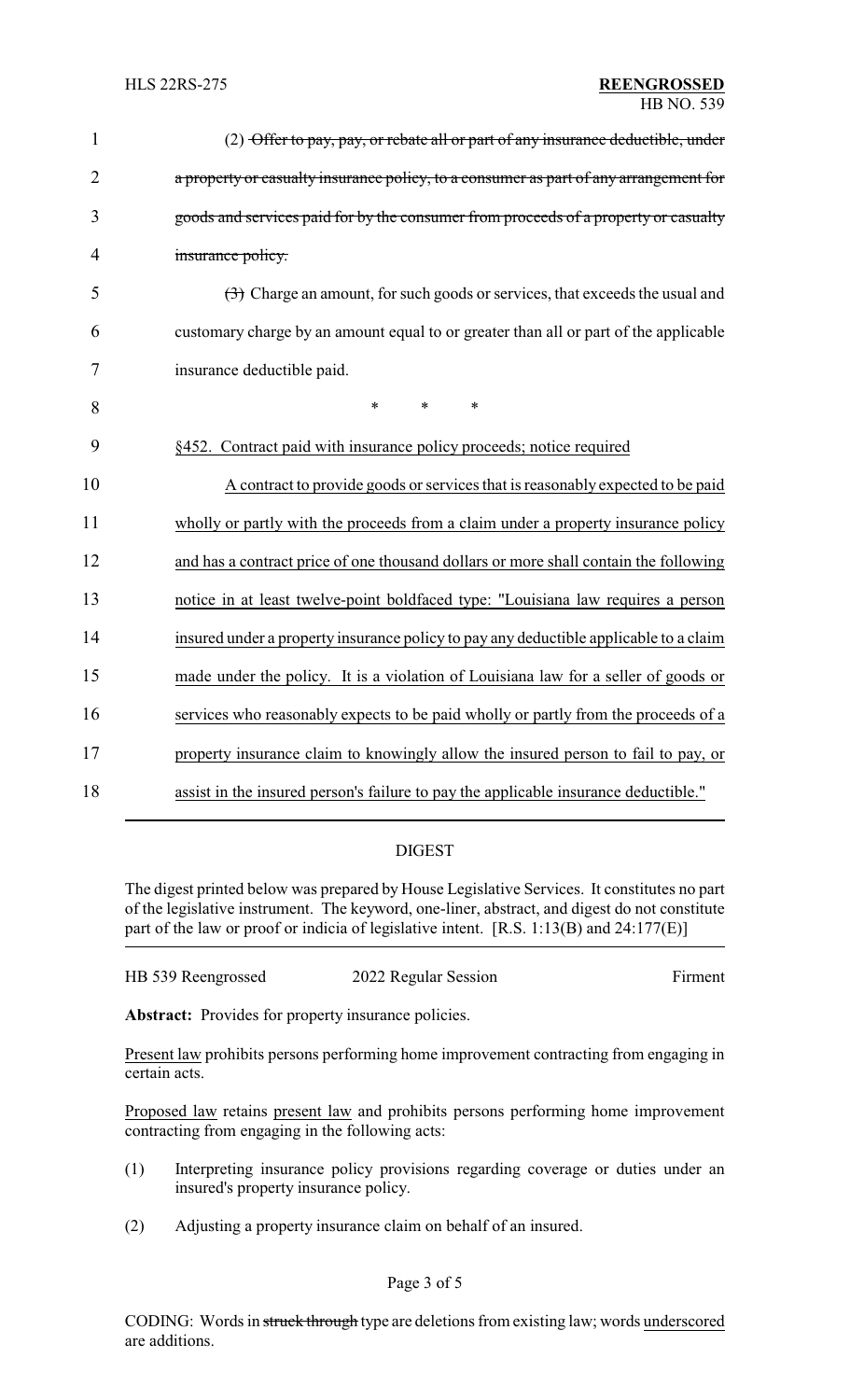(3) Providing an insured with an agreement authorizing repairs without providing a good faith estimate of the itemized and detailed cost of services and materials for repairs undertaken pursuant to a property damage claim.

Present law provides that no person selling or engaging in the sale of goods or services shall advertise or promise to provide goods or services or offer to pay, pay, or rebate any part of an insurance deductible as part of an arrangement for goods and services paid for with proceeds from an insurance policy.

Proposed law repeals present law and provides that no person selling or engaging in the sale of goods orservices shall provide a good or service or advertise or promise to provide goods or services to an insured in a transaction in which the good or service will be paid for with proceeds of a property insurance claim and the person selling the good or service, without the insurer's consent, will do any of the following:

- (1) Pay, waive, absorb, or otherwise decline to charge or collect the amount of the insured's deductible.
- (2) Provide a rebate in connection with the sale of a good or service that will offset all or part of the amount paid by the insured as a deductible.
- (3) In any manner, assist the insured in avoiding monetary payment of the required insurance deductible.

Proposed law provides language for a notice that shall be included in contracts to provide a good or service that is reasonably expected to be paid with proceeds from a claim under an insurance policy.

(Amends R.S. 51:451(A); Adds R.S. 37:2175.3(A)(12)-(14) and R.S. 51:452)

### Summary of Amendments Adopted by House

- The Committee Amendments Proposed by House Committee on Insurance to the original bill:
- 1. Remove provisions of proposed law regarding the adjustment and settlement of first-party loss based on repair or replacement costs.
- 2. Provide that a violation of proposed law (R.S. 37:2175.3(A)(12) and (13)) shall be considered an unfair trade practice and provides the penalties for violation of proposed law.
- 3. Remove an exception from proposed law (R.S. 37:2175.3(A)(13)) for contractors who have a public adjuster license.
- 4. Make technical changes.

The House Floor Amendments to the engrossed bill:

- 1. Restore present law (R.S. 22:1964 and R.S. 37:2175.3(B)).
- 2. Provide that persons performing home improvement contracting services shall not interpret insurance policy provisions regarding coverage or duties under an insured's property insurance policy.
- 3. Provide that persons performing home improvement contracting services shall not adjust a property insurance claim on behalf of an insured as an adjuster, as defined in present law (R.S. 22:1661).

### Page 4 of 5